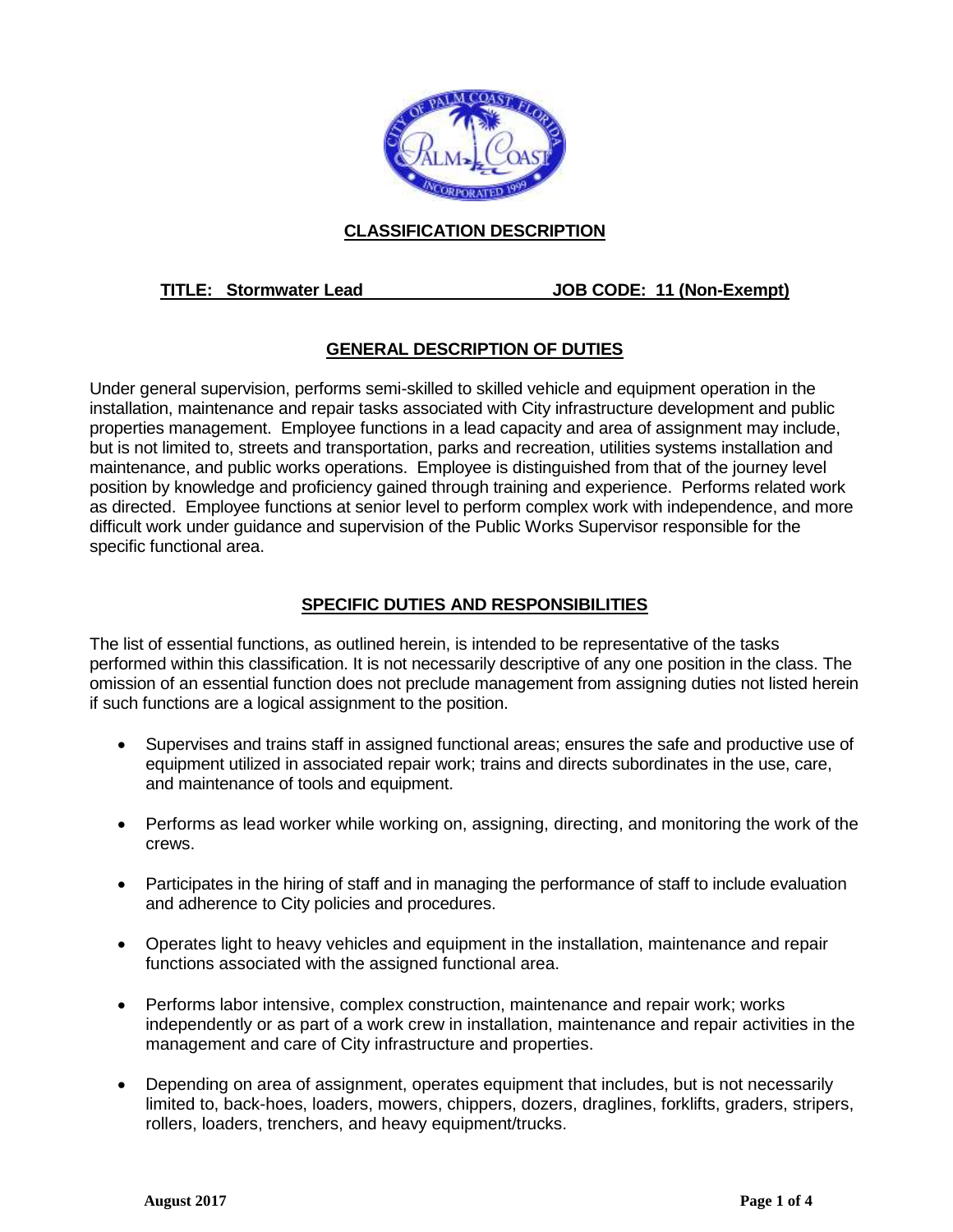- Performs pre-trip inspection and log recording duties as prescribed by department, County, State and related regulatory standards, policies, procedures and requirements.
- Identifies potential hazards for the general public during installation, maintenance and repair projects; determines appropriate equipment operating procedures accordingly.
- Participates in the construction, renovation and restoration of landscapes, grounds, streets and other properties disturbed or altered by service operations.
- Performs various incidental tasks to support efficient functioning of the unit, e.g., customer service, general facilities/grounds maintenance.
- Performs in the safe and proper operation of tools, vehicles and equipment; adheres to prescribed safety standards and regulatory requirements.
- Participates in work-site safety set-up, e.g., setting barricades and cones, prepping for excavation, assisting with utility locates, prepping for confined space entry, performing traffic control in accordance with uniform work zone safety standards.
- Inspects completed work for proper operation, adherence to work orders, and safety.
- Must be able to respond to emergency and after-hour calls on nights, weekends and holidays.
- Supports other divisions of the Public Works Department when requested/required.
- Participates in the development of budget items associated with assigned functional area and monitors adherence to City purchasing policies and procedures.
- Obtains oral and written quotes in the procurement process of parts, materials, and equipment according to City policies.
- Responsible for ensuring all work and activities are performed safely and in accordance with City policies.
- Completes all required paperwork to include work orders and monthly reports.
- Works directly with management staff in the direct, day-to-day supervision of field crews, subcontractors and the completion of assigned functional area specialty projects.
- Under general direction is responsible for independent judgment and analysis of section operation, troubleshoots problems, performs operation, investigations, tracking and reporting of various programs.
- Performs various customer service duties.
- Operates and performs minor maintenance on all heavy and construction equipment and vehicles up to and including class eight (8).
- Ensures that equipment and vehicles meet all safety and operational standards.
- Where applicable, will serve on emergency call out duty and must be available for emergency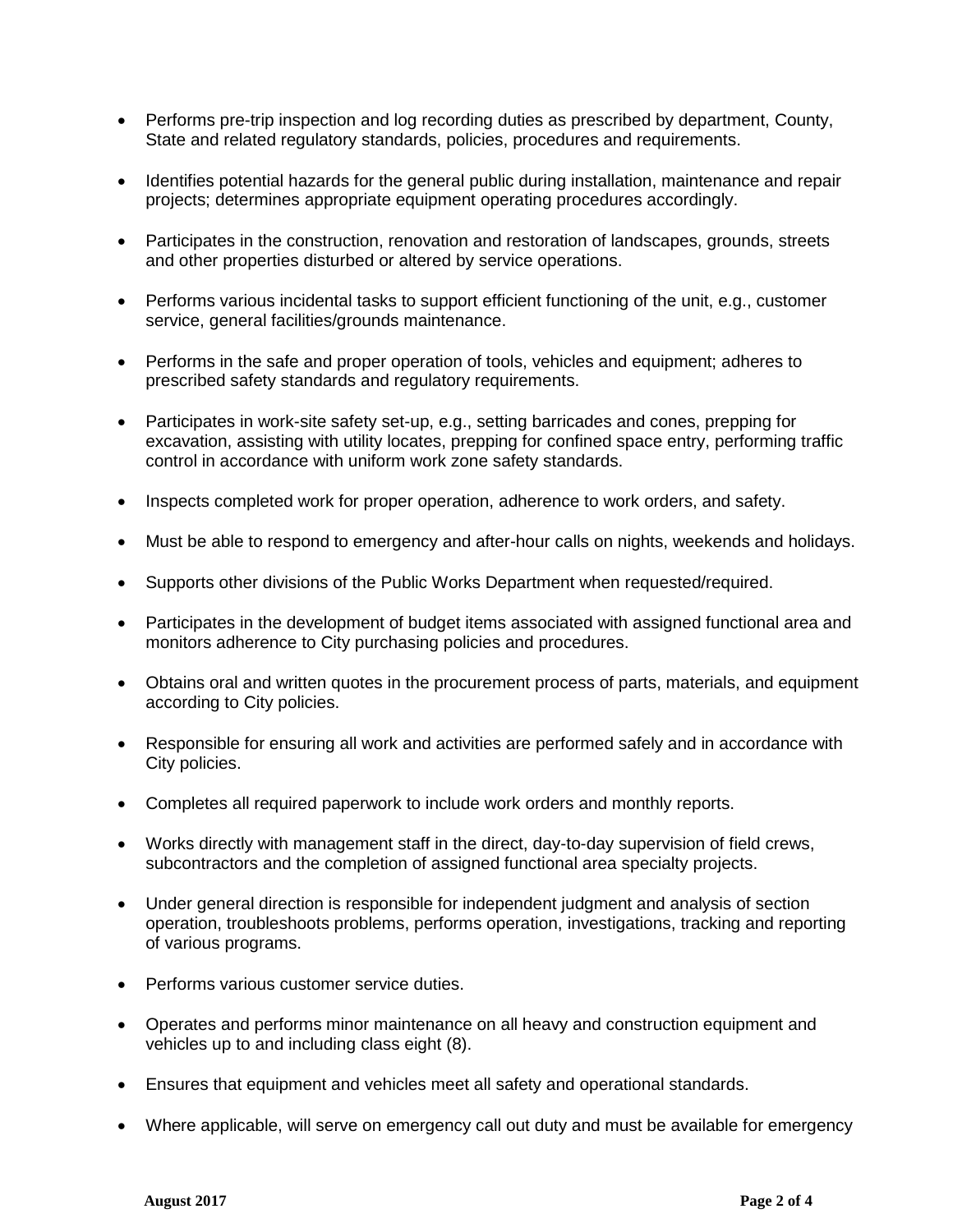call backs twenty-four (24) hour on call operations.

- Must function in severe weather conditions and have the ability to respond to hazardous/risky situations and perform mitigation efforts in emergencies.
- Performs related duties as directed.

### **MINIMUM TRAINING AND EXPERIENCE**

High School Diploma or GED; supplemented by five (5) years light and heavy equipment operating experience and the ability to perform labor intensive work within difficult environmental conditions to include frequent lifting, pulling and pushing of 50 lbs.; or an equivalent combination of education, training, and experience.

### **LICENSES, CERTIFICATIONS OR REGISTRATIONS**

Must possess a valid State of Florida Class "A" Commercial Driver's License. Must possess a Spray Technician License within six (6) months. Must possess a Survey Technician Certification within (6) months. Reference Certification Master List for eligible certification pay.

### **KNOWLEDGE, SKILLS AND ABILITIES**

- Ability to interpret a variety of instructions in written, oral, diagram, or schedule form.
- Knowledge of the safe and proper use and care of manual, electrical, gas and hydraulic powered tools and equipment used in the assigned functional area.
- Knowledge of the proper placement of barricades and signage for road and lane closures needed for the protection of vehicular and pedestrian traffic.
- Skill in the operation of light to heavy vehicles and equipment in the installation, maintenance and repair functions associated with the assigned functional area.
- Ability to read and interpret various documents such as safety rules, operation and maintenance instructions, procedure manuals, and related documentation.
- Ability to read and interpret blueprints and a variety of instructions in written, oral, diagram or schedule form.
- Ability to use a transit or laser for grading purposes.
- Ability to work in temperatures exceeding 100 degrees for extended periods of time
- Ability to with stand exposure to dust, mold, fiberglass and various chemicals.
- Ability to establish and maintain effective working relationships and communications with other employees and the public.
- Ability to work independently to carry out assignments to completion.